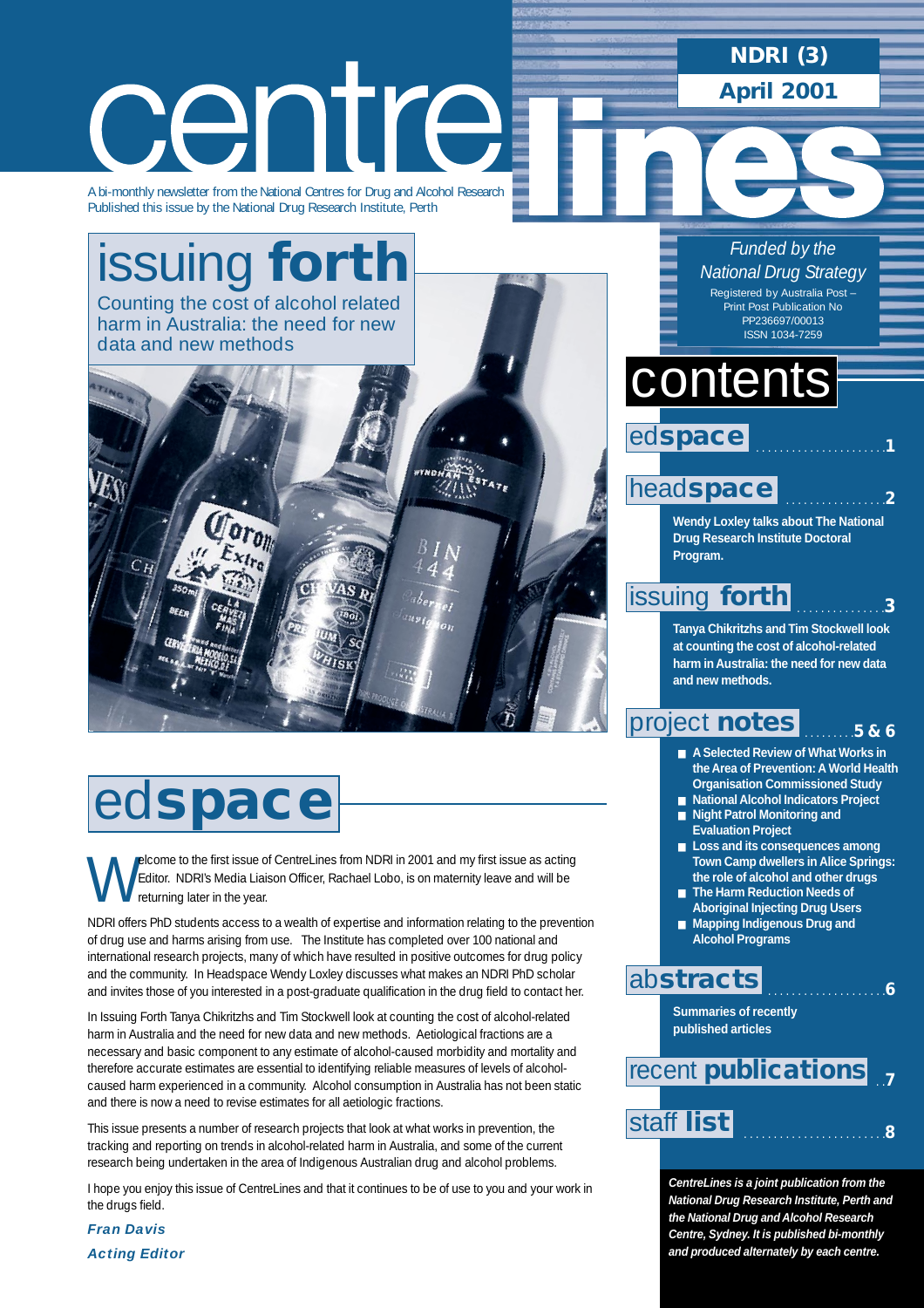# <span id="page-1-0"></span>centre lines

# head**space**

# The National Drug Research Institute Doctoral Program

T he National Drug Research Institute (NDRI) has been enrolling its own PhD students since 1999. Prior to that we supervised PhD and Masters' students within other Curtin University programs. One of my major responsibilities, since our enrolment program commenced, has been to advertise, attract and recruit post graduate students to our program.

NDRI also has two National Drug Strategy Post Graduate Scholarships at any one time. Currently these Scholarships are filled, and will not be available again until one or both of our Scholars completes. Potential post graduates can, however, apply for a Curtin University scholarship. We enrol both internal and external, full and parttime students and as part of the Division of Health Sciences at Curtin University of Technology, all Doctoral degrees undertaken at NDRI are governed by Curtin University Regulations, links to which can be found on the NDRI Web site (http://www.curtin.edu.au/curtin/centre/ndri/).

The Institute was founded in 1986 as one of two Centres of Excellence in drug research by the National Campaign Against Drug Abuse, now known as the National Drug Strategy.

#### **NDRI's mission is 'to conduct and disseminate high quality research that contributes to the primary prevention of harmful drug use and the prevention of drug related harm'.**

NDRI complements the role of its Sydney-based sister organisation, the National Drug and Alcohol Research Centre (NDARC), whose primary focus is on treatment.

So what makes a likely NDRI PhD scholar? In the first place, they need to be aware that NDRI research is social and behavioural: our staff are drawn from a range of disciplines including psychology, epidemiology, public health, sociology and anthropology, but we do not support biomedical, pharmacological or clinical research. We are an interdisciplinary group, drawing freely on ideas from each others' disciplines, and it is likely that a PhD scholar would feel most at home if they were prepared to do likewise.



Secondly, they need to be aware that NDRI's Mission and WorkPlan relate to the prevention of drug use and harms arising from use. Over 100 national and international research projects have been completed by the Institute, many of which have resulted in positive outcomes for drug policy and the community. The Institute has been a designated a World Health Organisation (WHO) Collaborating Centre for the prevention and control of alcohol and drug abuse since 1994.

We interpret prevention broadly, having research interests ranging through supply reduction, demand reduction and harm reduction, but do not support PhD projects which are too distant from our WorkPlan. Research activities are grouped into four broad categories:

- Alcohol research
- Community and school interventions research
- Illicit drug use research
- Indigenous Australians research

Details of our research interests and projects can be seen on our Web site.

Finally, and most importantly, NDRI PhD scholars will be vitally engaged and interested in the prevention of drug related harm. They might be currently working in a relevant field and feel the need for a further qualification, or just finishing degrees and wanting to go on. They will have good academic records with an appropriate Masters degree, Bachelors degree with Honours and superior performance, or Bachelors degree and completed postgraduate diploma or equivalent with a course-weighted average of 70 percent or more (or equivalent qualifications from other institutions).

### Some current NDRI Doctoral research projects include:

#### **Hepatitis C and novice injecting drug users: Identifying the risks and recommending harm reduction messages.**

The major aim of this project is to identify injecting practices other than those involving the

sharing of injecting equipment, that could put users at risk of direct blood to blood contact, thus increasing the risk of exposure to hepatitis C or other blood borne viruses (BBV). Qualitative data were collected participants who were videoed during the injection process and interviewed and filmed during the injection process.

#### **Two Indigenous projects, both developed in collaboration with local Aboriginal community controlled organisations.**

Both projects address problems of real concern to those local community organisations. The first project is a response to Aboriginal perceptions that conventional alcohol intervention projects have limited effectiveness and helps Aboriginal people in the community to identify the essential elements of culturally appropriate interventions. The other, but it seeks to identify the role of alcohol in grief and loss among Aboriginal town campers. It is described in more detail elsewhere in this journal.

#### **An investigation of the effects of legislative and policy initiatives upon alcohol-related violence and driving offences.**

Time series of data regarding numbers of drink driving offenders identified as having drunk last at particular premises are being examined for trends before and after the granting of Extended Trading Permits (ETPs) to hotels and nightclubs in the Perth metropolitan area. Analysis is also being made of numbers of assaults identified as occurring on or in the vicinity of particular licensed premises before and after the granting of extended trading permits.

#### **Criminal penalties for minor cannabis offences**

This project is concerned with testing fundamental assumptions underpinning the application of criminal law to the personal use of cannabis. It aims to determine the consistency between the current cannabis laws and public opinion, and the extent to which the law deters cannabis use and results in significant social costs for persons so convicted.

We are always interested in talking to potential PhD students, who can enrol at any time of the academic year. If you are interested in following up with us, a good first step would be to contact me by e-mail: W.Loxley@curtin.edu.au **cl**

#### *Wendy Loxley*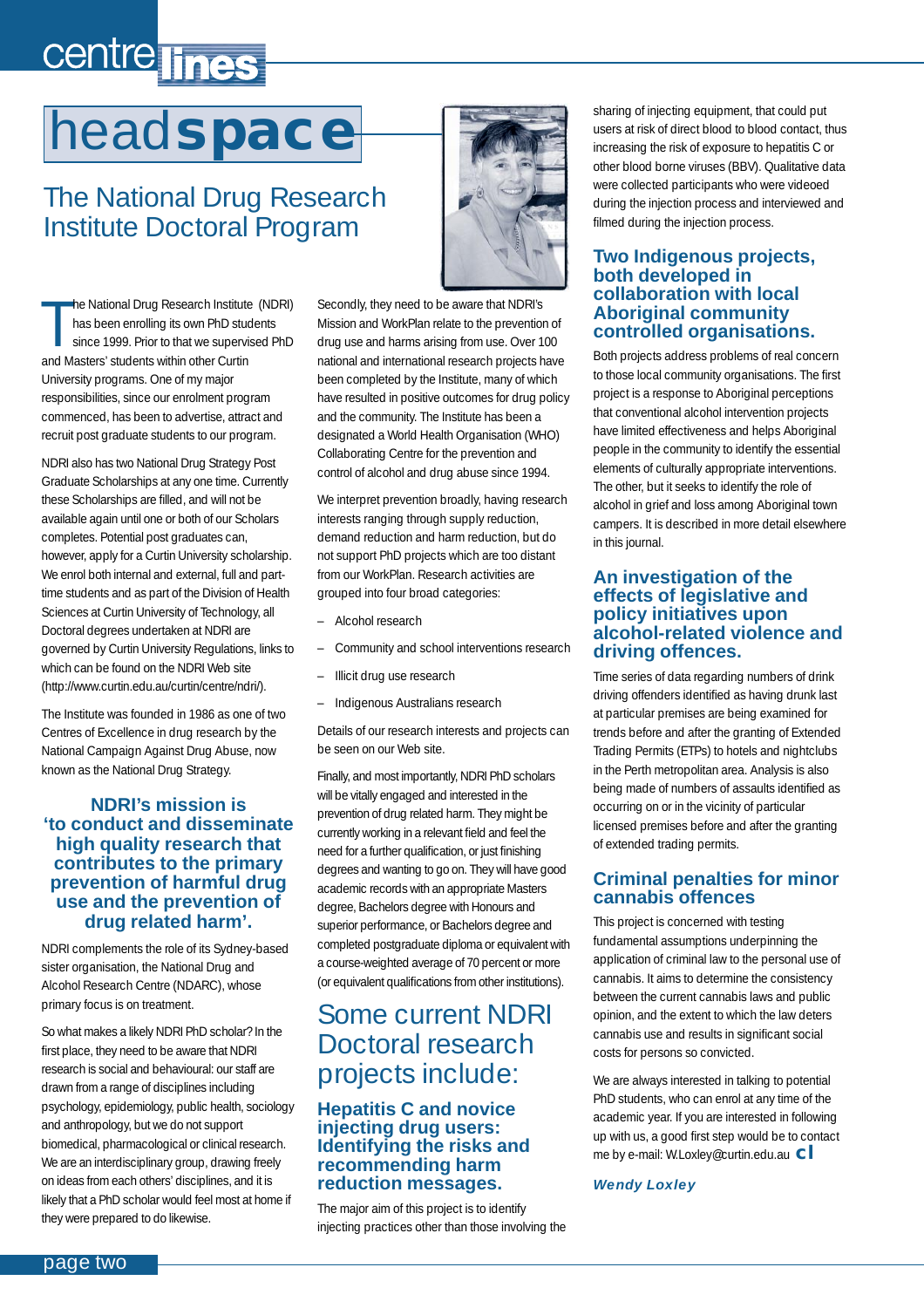# <span id="page-2-0"></span>issuing **forth**

### Counting the cost of alcohol-related harm in Australia: the need for new data and new methods

Cohol aetiologic fractions - otherwise known as<br>
attributable risks, attributable proportions, or<br>
of guestifying the causel relationship between clopbal attributable risks, attributable proportions, or of quantifying the causal relationship between alcohol and various conditions which may result in death or hospitalisation. Since they operate from a probability basis, aetiologic fractions remove the need to know about causes of illness or injury among individuals. They are a necessary and basic component to any estimate of alcohol-caused morbidity and mortality and therefore accurate estimates are essential to identifying reliable measures of levels of alcoholcaused harm experienced in a community. Both the National Drug Research Institute (NDRI) and the Australian Institute of Health and Welfare (AIHW) have made estimates of alcohol-caused morbidity and mortality for recent years which have relied on the use of aetiologic fractions (Mathers et al., 1999; Chikritzhs et al., 2000; Higgins et al., 2000; Ridolfo and Stevenson, 2001).

For many years, *The Quantification of Drug Caused Morbidity and Mortality in Australia 1995*, a seminal work by English and colleagues (1995), has provided the basis for epidemiological alcohol research throughout Australia and internationally. Their substantial meta-analysis investigated over 50 different types of diseases and injuries for which there was a suspected association with alcohol consumption. The literature searches spanned studies published during the 1980's and early 1990's, across both national and international research and uncovered 38 conditions for which there was sufficient evidence to conclude a causal relationship with high-risk alcohol consumption (hazardous/harmful drinking, NHMRC 1992). Although this remains an important and influential work, alcohol consumption in Australia *has not been static* and there is now a need to revise estimates for all aetiologic fractions.

#### **Why are aetiologic fractions so important?**

Aetiologic fractions are important to alcohol research because they are necessary for the derivation of population rates of alcohol-caused morbidity and mortality (eg. numbers of deaths, hospital admissions, bed-days) and estimates of years of life lost due to premature death. These measures are invaluable for tracking changes in levels of problems over time, for economic analyses and for informing and shaping public health decisions.

Aetiologic fractions define the degree to which alcohol is known to be a causal factor in any particular disease or injury. For example, the aetiologic fractions for alcoholic liver cirrhosis,

alcohol dependence, alcoholic poisoning and alcohol abuse are all '1' since all cases are 'wholly attributable' to alcohol. Other conditions, however, are only 'partially attributable' to alcohol and so have aetiologic fractions less than 1 (eg. assault, road crashes, stroke and oesophageal cancer).

English et al. (1995) derived their estimates by comparing risks for "responsible" versus "unsafe drinking" (as defined by NHMRC, 1992) and updated earlier estimates derived for an abstinence based contrast (Holman et al., 1990). Both international and Australian epidemiological studies were utilised in the meta-analyses, although for some conditions, only limited numbers of studies were available. Notably few epidemiological studies included in the English et al., (1995) meta-analyses used Australian populations - a reflection of the past and current shortage of Australian research on alcohol.

Until recently, English et al's., (1995) fractions have been assumed to be generalisable and have been employed in many Australian studies to estimate levels of alcohol-caused morbidity and mortality regardless of time and place (eg. MAPP, 1995; Higgins et al., 2000; Hanlin et al., 1999). However, for several reasons it has become increasingly apparent that without consideration of changes in the prevalence of drinking levels over time, drinking patterns and regional variations, the use of these fractions may result in less than accurate estimates of alcohol-caused morbidity and mortality.

#### **Current problems with alcohol aetiologic fractions**

Most of the issues regarding alcohol aetiologic fractions relate to those conditions which are only partially attributable to alcohol (eg. assault, road injury). This is because the size of fractions for these conditions depends on the prevalence of alcohol consumption in the community being investigated. Conversely, aetiologic fractions for wholly attributable conditions remain '1' regardless of changes in prevalence.

Alcohol-related conditions can be generally divided into two groups – 'acute' and 'chronic'. Chronic conditions are those which tend to develop over many years of alcohol misuse (eg. oropharyngeal cancer, chronic pancreatitis) and reflect degenerative disease states. Acute conditions are generally those which result from episodes of drinking to intoxication (eg. assault, road injury, drowning). Since aetiologic fractions for the two types of conditions are derived from somewhat different methodologies their associated problems are also best described separately.





### Chronic conditions

In general, aetiologic fractions for chronic conditions are derived using an 'indirect' method which combines estimates of both Relative Risk and prevalence. While estimates of Relative Risk are derived from cohort, case control and cross-sectional studies and are generally transferable across populations (but not always), sex and age specific prevalence estimates must be derived from surveys which are representative of the community being studied. Thus, since these population aetiologic fractions are directly influenced by prevalence they are susceptible to wide variation across time and place.

In order to estimate alcohol-caused morbidity and mortality for 1992 death and hospital records, English and colleagues (1995) used prevalence estimates derived from two surveys conducted in 1989 and 1989/90. However, it is now known that from 1989 to the early 1990's national per-capita alcohol consumption declined by about 10% (World Drink Trends, 1998). Moreover, when national prevalence estimates for 1989 and 1995 are compared, it is evident that there has been at least a 5% increase in the proportion of people who abstain from drinking, at the same time levels of moderate and high risk drinkers have declined markedly (Ridolfo and Stevenson, 2001). This strongly suggests a need to adjust the aetiologic fractions originally identified by English et al. (1995) to reflect current estimates of drinking prevalence in Australia, particularly where trend data is to be examined.

Similarly, just as the prevalence of alcohol consumption may vary over time it may also vary between regions. The Northern Territory provides a striking example of how widely alcohol consumption may vary throughout Australia. In the Territory, per capita alcohol consumption is about twice that of the national average (Chikritzhs et al., 1999). Using regionally specific information on population drinking levels, it was estimated that alcohol aetiologic fractions for the NT were between 50% and 75% greater than those for the nation (Chikritzhs et al., 1999). There is little doubt therefore that due to the high levels of alcohol consumption in this region, nationally derived fractions are not applicable and if applied would inevitably result in serious underestimations of alcoholcaused morbidity and mortality. It is entirely possible that similar situations exist elsewhere in Australia (eg. northern Western Australia)

Clearly, where there is evidence of differing levels of alcohol prevalence the obvious solution is to substitute current local estimates. However, accurate information on the prevalence of drinking is rare, even at the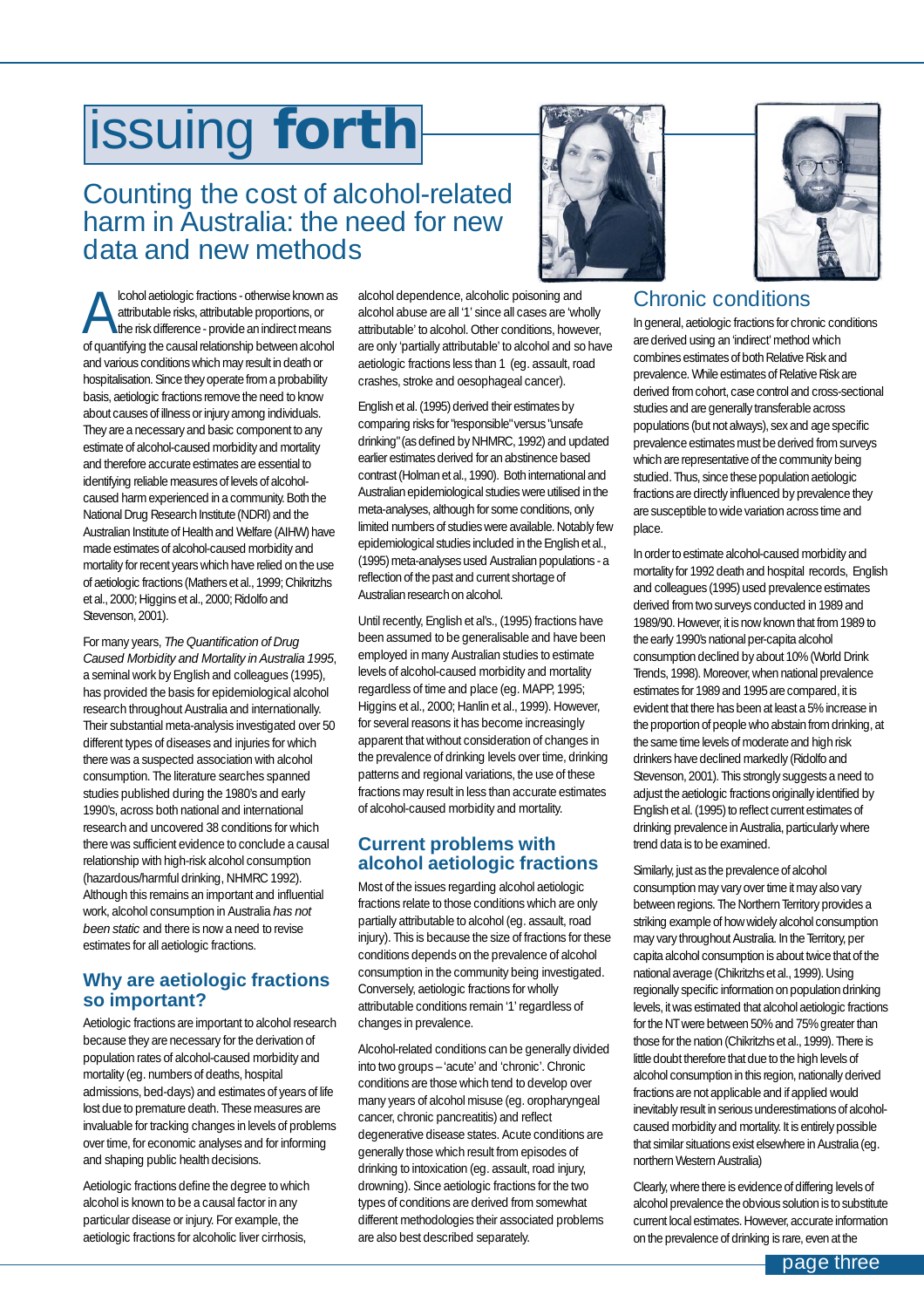# centre lines

national level. Currently in Australia, of the several national health surveys (eg. 1997 National Mental Health Survey; 1995 National Health Survey; 1999 National Drug Strategy Household Survey), none are conducted annually, methodological approaches are rarely consistent and most incorporate inappropriate or insufficient consumption questions. According to Donath (1999) there have been no equivalent national surveys using similar methodologies since the 1989 surveys utilised by English et al (1995). At the state/territory level, large scale reliable surveys are even less common and few national surveys have large enough sample sizes to allow disaggregation of data at the regional level.

### Acute conditions

Unlike chronic conditions, there are rarely enough cohort, case-control or cross-sectional studies conducted on acute alcohol-related conditions to allow the application of the preferred 'indirect' method. Thus, fractions for acute conditions are often derived 'directly', that is, from a series of cases where each case can be identified as either caused or not caused by alcohol. However, while these aetiologic fractions do not directly incorporate prevalence estimates, they are nevertheless strongly influenced by levels of alcohol consumption and other related factors which may be specific to the sampled population. Thus, these fractions also have a strong propensity to vary widely over time and between regions.

Despite the likelihood of regional variation, few of the studies identified and incorporated into the English et al (1995) review were based on findings for Australian communities. In the case of drownings for example, only one of eight case series studies cited sampled an Australian population. Yet, many other factors may also influence the likelihood of the involvement of alcohol in drownings including cultural differences (eg. the Australian predilection for sun and surf, the popularity of backyard swimming pools) and average levels of alcohol consumption. However, despite the known limitations, the scarcity of Australian research in this area leaves little choice but to use international studies.

Adding to this, the studies examined by English and colleagues (1995) were published throughout the 1980's and early 1990's, thereby further reducing the likelihood that the sampled populations would at all resemble an Australian population in 2001. To again use the example of alcohol-caused drownings, the only Australian study cited by the English et al., (1995) review was published over 16 years ago in 1984.

#### Recommendations

From an Australian perspective, one of the greatest weaknesses of currently available aetiologic fractions is that they have largely been derived from non-Australian samples. Clearly, there is a strong argument for more Australian based alcohol research – for both acute and chronic conditions. In the case of fractions for acute conditions the problem is compounded by the fact that most have been based on case series studies which incorporate no estimate of relative risk and no direct means of adjusting for current levels of prevalence. One solution of course is

to increase the numbers of good quality case-control studies of injury such as the recent research by McLeod and colleagues (1999).

Ridolfo and Stevenson (2001) have very recently updated relative risks (female breast cancer, stroke) and aetiologic fractions (road injuries, falls) for 4 conditions, each of which is markedly different from the original fractions estimated by English and colleagues (1995). Besides altering how we view the relationship between alcohol and these specific conditions, these new estimates have the ability to significantly change overall estimates of alcoholcaused morbidity and mortality. Ideally, this process should be repeated for all other conditions using Australian data wherever possible.

However, as we have seen for chronic conditions, one of the other major limiting factors in the accurate estimation of alcohol aetiologic fractions is the lack of suitable and reliable information on the prevalence of drinking. In the absence of current annual prevalence data and regionally specific studies, one proposal has been to adjust aetiologic fractions year by year by estimates of per capita alcohol consumption (WHO, 2000; Chikritzhs et al., 2000). This is possible since data for estimating per capita alcohol consumption at a national level is routinely collected on an annual basis by the Australian Bureau of Statistics (ABS). Such adjustment is reasonable given that there is a consistent positive linear relationship between mean per capita alcohol consumption and the proportion of individuals consuming at high-risk levels (Edwards et al., 1995; Smart et al., 2000) One of the limitations however is that since per capita consumption is unable to be differentiated by sex or age, any change in per capita consumption over time is necessarily assumed to produce a corresponding change in the proportion of people consuming alcohol across both sexes and all age groups. This is arguably a preferable assumption to that of assuming that drinking prevalence remains stable in all age groups despite significant changes in per capita consumption.

Employing this method, adjustments may also be made to aetiologic fractions so that they are regionally specific. For example, Chikritzhs and colleagues utilised local per capita consumption information to derive aetiologic fractions which were specific to the Northern Territory (Chikritzhs et al., 1999). The versatility of the formula also allows it to be applied to both acute and chronic conditions.

However, due to the well-known High Court decision of August 1997 outlawing the collection of alcohol, tobacco and petrol taxes by the States, only four jurisdictions continue to collect or are likely to resume collection of the necessary information in the near future (WA, Qld, NT, ACT). It is interesting that in at least three cases the sole purpose for continued data collection is the now almost universal objective of state/territory liquor legislation: to minimise alcoholrelated harm. From a public health point of view, it is extremely important to recommence collection of these data in all jurisdictions so as to enable accurate monitoring of alcohol-related harm across both place and time. A nationally coordinated and consistent set of liquor data would be ideal. This would increase

accuracy and enable the tracking of some of the rapidly changing patterns of drinking in Australia. NDRI is currently working with experts from AIHW, Commonwealth Health and Turning Point to develop a nationally consistent approach to this issue in order to generate less discordant estimates in future work. **cl**

#### *Tanya Chikritzhs and Tim Stockwell*

### **References**

**Chikritzhs, T., Jonas, H., Heale, P., Dietze, P., Stockwell, T., Hanlin, K. & Webb, M.** (2000) Alcohol-caused deaths and hospitalisations in Australia, 1990-1997. National Alcohol Indicators Project, Technical Report No.1. National Drug Research Institute, Curtin University of Technology, Perth.

**Chikritzhs, T., Stockwell, T., Hendrie, D., Ying, F., Fordham, R., Cronin, J., Orlermann, K. & Phillips, M.** (1999). The public health, safety and economic benefits of the Northern Territory's Living With Alcohol Program 1992/2 to 1995/6. National Drug Research Institute Monograph No. 2, Perth.

**Donath, S.** (1999) Estimated alcohol consumption in the National Health Survey: Some methodological issues. Australian and New Zealand Journal of Public Health, 23, pp. 131-134.

**Edwards, G., Anderson, P., Babor, T.F., Casswell, S., Ferrence, R., Giesbrecht, N., Godfrey, C., Holder, H.D., Lemmens, P., Mäkelä, K., Midanik, L.T., Nordström, T., Österberg, E., Romelsjö, A., Room, R., Simpura, J. & Skog, O-J.** (1995). Alcohol policy and the public good. New York, Oxford University Press.

**English, D., Holman, D., Milne, E., Winter, M., Hulse, G., Godde, J., et al.** (1995) The quantification of drug caused morbidity and mortality in Australia 1995. Commonwealth Department of Human Services and Health, Canberra.

**Hanlin, K., Cvetkovski, S., Dietze, P., Laslett, A-M., & Rumbold, G.** (1999) The Victorian alcohol statistics handbook: Alcohol consumption and alcohol-related hospital admissions in Victoria: 1994/95-1995/96. Fitzroy, Victoria: Turning Point Turning Point Alcohol and Drug Centre Inc.

**Higgins, K., Cooper-Stanbury, M. & Williams, P.** (2000) Statistics on drug use in Australia 1998. AIHW cat no. PHE 16. Canberra: AIHW (Drug Statistics Series).

**Holman, C., Armstrong , B., Arias, L., Martin, C., Hatton, W., Hayward, L., Salmon. M, Shean, R. & Waddell, V.** (1990) The quantification of drug caused morbidity and mortality in Australia. Canberra: Commonwealth Department of Human Services and Health.

**McLeod, R., Stockwell, T., Stevens, M., Phillips, M.** (1999) The relationship between alcohol consumption patterns and injury. Addiction 94, pp. 1719-1734.

**Mathers, C., Vos, T., & Stevenson, C.** (1999) The burden of disease and injury in Australia. Australian Institute of Health and Welfare, Canberra.

**Measurement of Alcohol Problems for Policy Project** (1995). A first report of work in progress. National Centre for Research into the prevention of Drug Abuse, Curtin University, Perth, WA.

**NHMRC** (1992) Is there a safe level of daily consumption of alcohol for men and women? Recommendations Regarding Responsible Drinking Behaviour, Canberra, AGPS.

**Ridolfo, B. & Stevenson, C.** (2001) The quantification of drug-caused mortality and morbidity in Australia, 1998. AIHW cat. No. PHE 29. Canberra, AIHW (Drug Statistics Series no. 7)

**Smart, R., Suurvali, H. & Mann, R** (2000) Do drinking surveys predict changes in population-based alcohol problem indicators? Alcohol and Alcoholism 35, pp. 255- 258.

**World Drink Trends** (1998) International Beverage Consumption and Production Trends. Henly-on-Thames: NTC Publications LTD.

**World Health Organization** (2000) International guide for monitoring alcohol consumption and alcohol related harm. World Health Organization, Geneva. WHO/MSD/MSB/00.5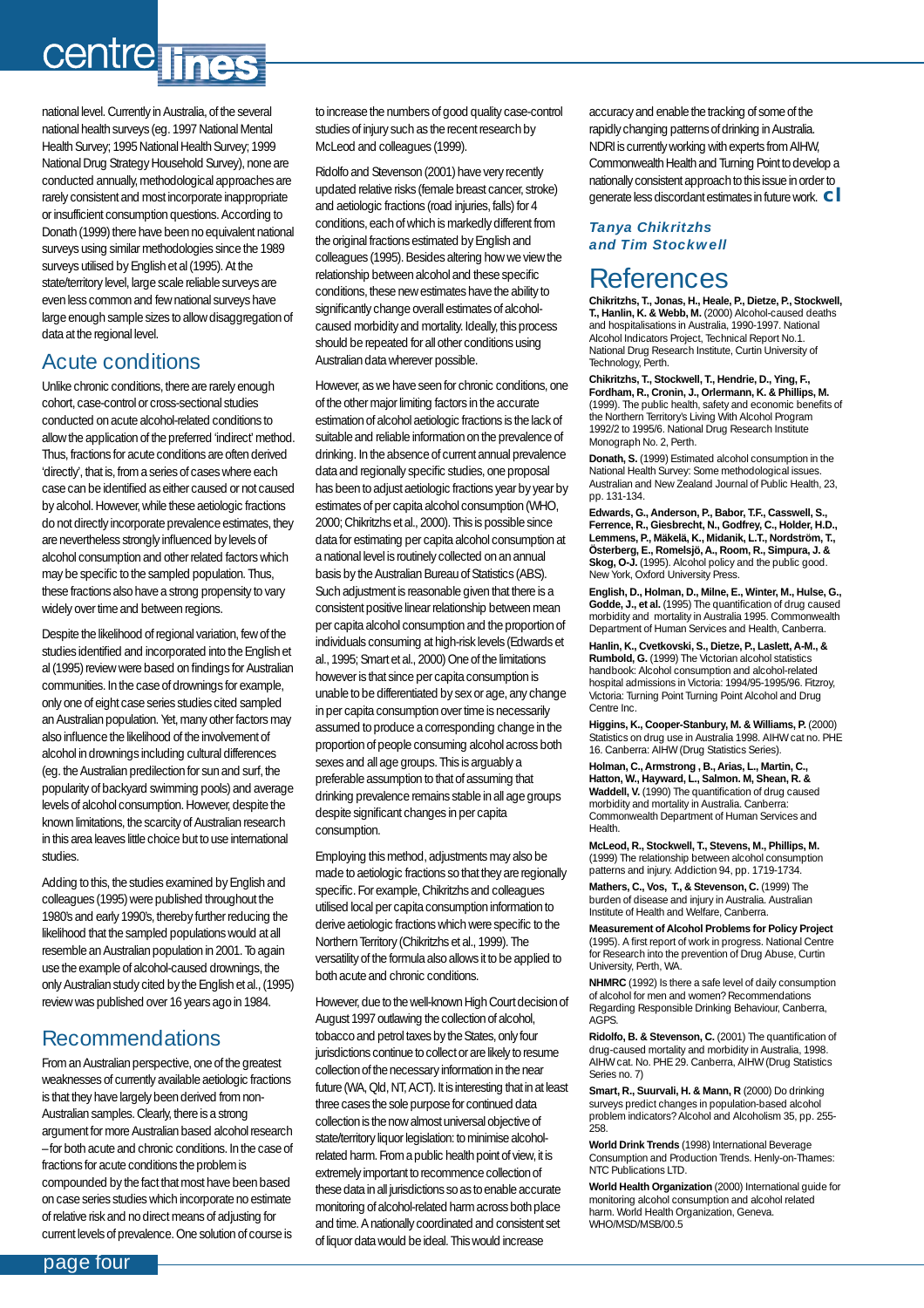# <span id="page-4-0"></span>project **notes**

#### A Selected Review of What Works in the Area of Prevention: A World Health **Organisation** Commissioned Study

#### *David Hawks and Katie Scott*

The National Drug Research Institute has been commissioned by the World Health Organisation Geneva to undertake a review of the research literature in a number of areas with a view to identifying what has worked in the prevention of drug related harm. The review is not expected to be exhaustive, but will concentrate on those studies meeting a number of selection criteria. The final product will be available in both printed and electronic form so permitting users to interact with it and ensure its further development over time.

The areas selected for review will include media campaigns, school based programs, community based programs, early childhood interventions, and the regulation of the physical and economic availability of drugs.

When available the review will comprise a brief description of each of the studies selected including an evaluation of their generalisability.

It is expected that the review will evolve over time and while restricted to those studies published or extracted in English, will not necessarily be confined to reports appearing only in refereed sources.

#### National Alcohol Indicators Project

#### *Tim Stockwell, Tanya Chikritzhs and Paul Catalano of the National Drug Research Institute, Perth, in conjunction with Susan Donath and Sharon Mathews of Turning Point, Melbourne.*

Funded by the National Drug Strategy, the National Alcohol Indicators Project (NAIP) is a nationally co-ordinated project aimed at tracking and reporting on trends in alcohol related harm in Australia at national, state and local levels. A first for Australia, the development of a nationally coordinated source of data on alcohol consumption and related harms has arisen from the need for an efficient monitoring system on alcohol and increasing concern over levels of alcohol related harm in the Australian community. One of the main objectives of the project is to produce and disseminate summary Bulletins which highlight the major points from each research area (ie. alcohol-caused morbidity and mortality, alcohol-related serious

road injury, drinking patterns, per capita alcohol consumption and alcohol-related violence) which are to be accompanied by technical reports.

The first, second and third NAIP reports were released in December 1999, May 2000 and November 2000. The first report documented rates of deaths between 1990 and 1997 and hospitalisations between 1993/94 and 1996/97 caused by hazardous/harmful alcohol consumption. The second report identified trends in alcohol-related serous road injuries between 1990 and 1997. Bulletin 3 reported on patterns of alcohol consumption in Australia in 1998. The fourth report in the NAIP series will be completed shortly and will present, for the first time, trends in per capita alcohol consumption at national, state/territory and metropolitan/nonmetropolitan levels from 1990/91 through to 1998/99.

In order to estimate adult per capita consumption at the state/territory level and below, NAIP has refined the methodology for identifying numbers of consumers of alcohol which serves as the denominator in per capita estimates. While past methods have utilised only estimated residential populations (ERP) the current approach attempts to account for visitor consumption and time spent elsewhere by residents. Other methodological refinements such as the estimation of typical beverage strengths at jurisdictional levels have also been made. The end result is argued to be a more accurate indication of true levels of consumption than previous estimates.

The main findings indicated that there was a general decline in per capita consumption in the early 1990's for most jurisdictions, with the exception of Qld and WA where some evidence of increasing consumption was found. Per capita consumption was also consistently highest in the Northern Territory and lowest in Victoria ranging from 17 to 7.5 litres per adult person. Moreover, non-metropolitan consumption was consistently higher than for metropolitan regions.

The reports also highlight current problems in accessing the data required to measure per capita consumption. Due to a Federal High Court ruling in 1997 only Western Australia and the Northern Territory have continued to collect volume of purchase data through official Liquor Licensing bodies beyond 1995/96. Queensland and the ACT have recently reinstated data collection. The outcome is that an important tool for measuring alcohol-related harm is no longer available for the remaining states.

Copies of all the NAIP Bulletins and their accompanying technical reports are available on request.

### Night Patrol Monitoring and Evaluation Project

#### *Dennis Gray, Brooke Sputore, Jane Ulrik*

Currently, there are approximately 40 night patrols conducted by Aboriginal community controlled organisations in various parts of the country. Many of these were established in direct response to the recommendations of the Royal Commission into Aboriginal Deaths in Custody, with the broad aim of keeping Aboriginal people out of police custody. Although their role has been widely praised, there have been few formal evaluations of night patrol projects and there are few agreed upon criteria for measuring their effectiveness.

Aboriginal community organisations themselves are keen to enhance the performance of their patrols and, to this end, Tangentyere Council in Alice Springs, Julalikari Council in Tennant Creek, and Kununurra-Waringarri Aboriginal Corporation are working on joint project with the National Drug Research Institute to develop a computerised monitoring and evaluation system that:

- will be flexible enough to meet the needs of night patrols of varying size; and,
- is a stand-alone package that can be made available to night patrols throughout the country at minimal cost should they wish to use it.

To date, a review of patrol objectives has been undertaken, data to be collected has been identified, data collection sheets have been trialed, and a prototype computer database has been developed. The system is now undergoing intensive testing in the three sites and it is hoped that they system will completed and available for distribution later this year.

#### Loss and its consequences among Town Camp dwellers in Alice Springs: the role of alcohol and other drugs

#### *Jane Ulrik and Dennis Gray*

The aim of this project is to identify the impact of loss and grief on the ability of Aboriginal Town Campers in Alice Springs to function, to work and to care for family, and the role of alcohol in this. The project, which will be the first detailed study of loss and its meaning in an Aboriginal community, has been developed in conjunction with Tangentyere Council, an Aboriginal community-controlled organisation representing the Town Camps and Central Australian Aboriginal Congress the Alice Springs Aboriginal health service.

Aboriginal people in the Town Camps face many difficulties. These include loss of country,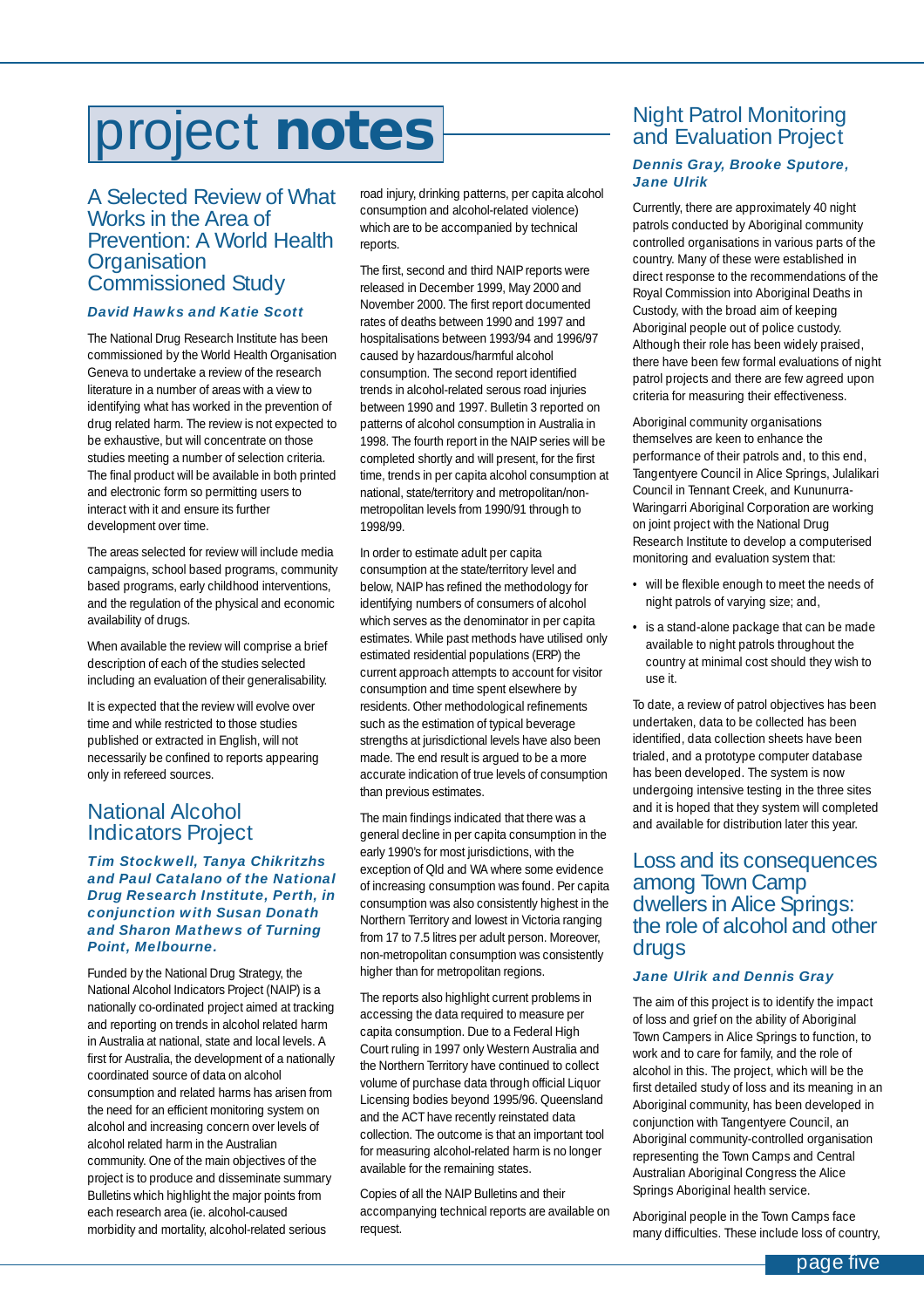# <span id="page-5-0"></span>centre lines

poverty, and high rates of morbidity and mortality. The lives of some people with chronic disease have been medicalised to the extent that family structure has broken down. There appears among many to be an overwhelming sense of powerlessness over their health and their futures. The anxiety and grief arising in this situation is compounding and often unacknowledged, and our understanding of the processes involved and the role that alcohol plays in this is extremely limited.

In particular, the aims of the project are to describe the dimensions of loss and associated grief, to document how Aboriginal people perceive their situation, and provide insights into their social and cultural milieu. Particular attention will be paid to notions of resilience and vulnerability in this context. It will be a descriptive study, largely using qualitative research methods but also including collection of some quantitative data. As well as addressing some of the gaps in our knowledge of this phenomenon, the results of the study will provide information for use by Tangentyere Council in planning culturally appropriate interventions.

#### The Harm Reduction Needs of Aboriginal Injecting Drug Users

#### *Dennis Gray, Dennis Hayward, Sherry Saggers, David Atkinson, Wendy Loxley, Deirdre Bourbon and Adrianne Moloney.*

Staff from the National Drug Research Institute at Curtin University of Technology, Noongar Alcohol and Substance Abuse Services, the School of International, Cultural and Community Studies at Edith Cowan University and the Centre for Aboriginal Medical and Dental Health at the University of Western Australia are conducting a research project on the harm reduction needs of Aboriginal injecting drug users in Western Australia. The project involves Aboriginal community organisations in Perth, Broome, Geraldton, Kalgoorlie and Bunbury, and has approval from the Western Australia Aboriginal Health Information and Ethics Committee.

The objectives of the project are to:

- conduct research into the nature and extent of illicit intravenous drug use by the Aboriginal population of Western Australia; and
- determine the needs for harm reduction services for Aboriginal people who inject drugs illicitly.

We hope to make a range of recommendations to the Health Department of Western Australia regarding appropriate harm reduction services and resources for Aboriginal people who inject drugs.

In order to develop a range of estimates of the prevalence of injecting drug use, we will be examining various quantitative data including:

epidemiological data on overdose and Hepatitis C notifications; police data on drug-related incidents and 'break and enter' and car theft offences; admissions to treatment and counselling agencies; and, Australian Bureau of Statistics data on Indigenous Australian drug use.

We will be speaking to representatives of Aboriginal and non-Aboriginal health, welfare and justice agencies; Aboriginal people who inject drugs; and, family and community members. The areas that will be discussed include patterns of injecting drug use, users' perceptions of risk and harm, harms associated with injecting drug use and user and community views on the need for harm reduction services.

#### Mapping Indigenous Drug and Alcohol Programs *Brooke Sputore, Dennis Gray, Anna Stearn, Phillipa Stremple*

The National Drug Research Institute (NDRI) has developed an internet-based Indigenous Australian Alcohol and Other Drugs Database (http://www.db.ndri.curtin.edu.au). With the voluntary participation of Indigenous community organisations and government agencies we have been able to publish on the Database information on over 345 relevant drug and alcohol intervention services and projects. The Database is a user-friendly resource that has been designed for people working in the Indigenous drug and alcohol field and is available free-ofcharge on the internet.

Recently, NDRI was contracted by the Australian National Council on Drugs to build on the Database by conducting the Indigenous Drug and Alcohol Programs Project. The project aims to identify programs that serve as models of best practice in efforts to reduce the harm caused by alcohol and other drugs among Indigenous Australians; and to effectively disseminate that information to Indigenous Australian communities, those organisations conducting intervention projects, funding agencies, and policy makers.

As part of the Indigenous Drug and Alcohol Programs Project, NDRI is mapping all Indigenous alcohol and other drug programs that were operating in Australia in the 1999/2000 financial period. To be able to do this we have contacted relevant community service organisations to request information regarding Indigenous alcohol and other drug intervention services they operate. In addition, we intend to map the amount of government funds per capita that are allocated to each ATSIC region for Indigenous alcohol and drug programs. We have received ethical approval to map this information on the basis that we do not disclose funding provided to particular agencies without their consent. The project is due to be completed at the end of March 2001. **cl** 

# ab**stracts**

#### An indicator approach to the measurement of alcohol related violence.

*In Williams, P. (2000) Alcohol young persons and Violence. Australian Institute of Criminology, Research and Public Policy, Canberra.* 

#### *Brinkman, S.A., Chikritzhs, T., Stockwell, T.R. and Mathewson, P.*

This chapter makes a case for using surrogate measures of alcohol-related violence as a tool for targeting and evaluating local prevention initiatives and policies. We suggest that a sufficient volume of timely health and police data on conditions or cases known to be highly alcohol-related can be used to develop effective surrogate measures of alcohol-related harm. The use of three main varieties of indicators will be illustrated and discussed: night-time assaults occurring in public places; night-time presentations of assault injuries to emergency departments; and hospital admissions for assault injuries adjusted by a locally estimated aetiologic fraction. The data sources covered include: hospitalisation records (morbidity and mortality data); police recorded charges (in particular assaults); emergency room (ER) data; and surveys. This chapter recommends that, whenever possible, steps should be taken to increase the electronic recording of time and place of occurrence of violent events, especially in ER data. It also recommends that, where possible 'triangulation' between different sets of indicators should be used in order to confirm and interpret observed trends. Each source of data has its own inherent biases that the researcher must be aware of and attempt to allow for. The more indicators available, and the greater the researcher's knowledge of potential threats to validity, then the greater confidence there can be in the observed trends.

#### Mortality and life years lost due to alcohol: a comparison of acute and chronic causes.

*Medical Journal of Australia, 2001, 174, 281-284*

#### *Chikritzhs, T., Jonas, H., Stockwell, T., Heale, P., & Dietze, P Objectives.*

1. To estimate the numbers of deaths and prematurely lost years of life due to high-risk alcohol consumption in Australia during 1997, using current estimates of consumption. 2. To compare the number of deaths and personyears of life lost due to acute conditions associated with bouts of intoxication (e.g.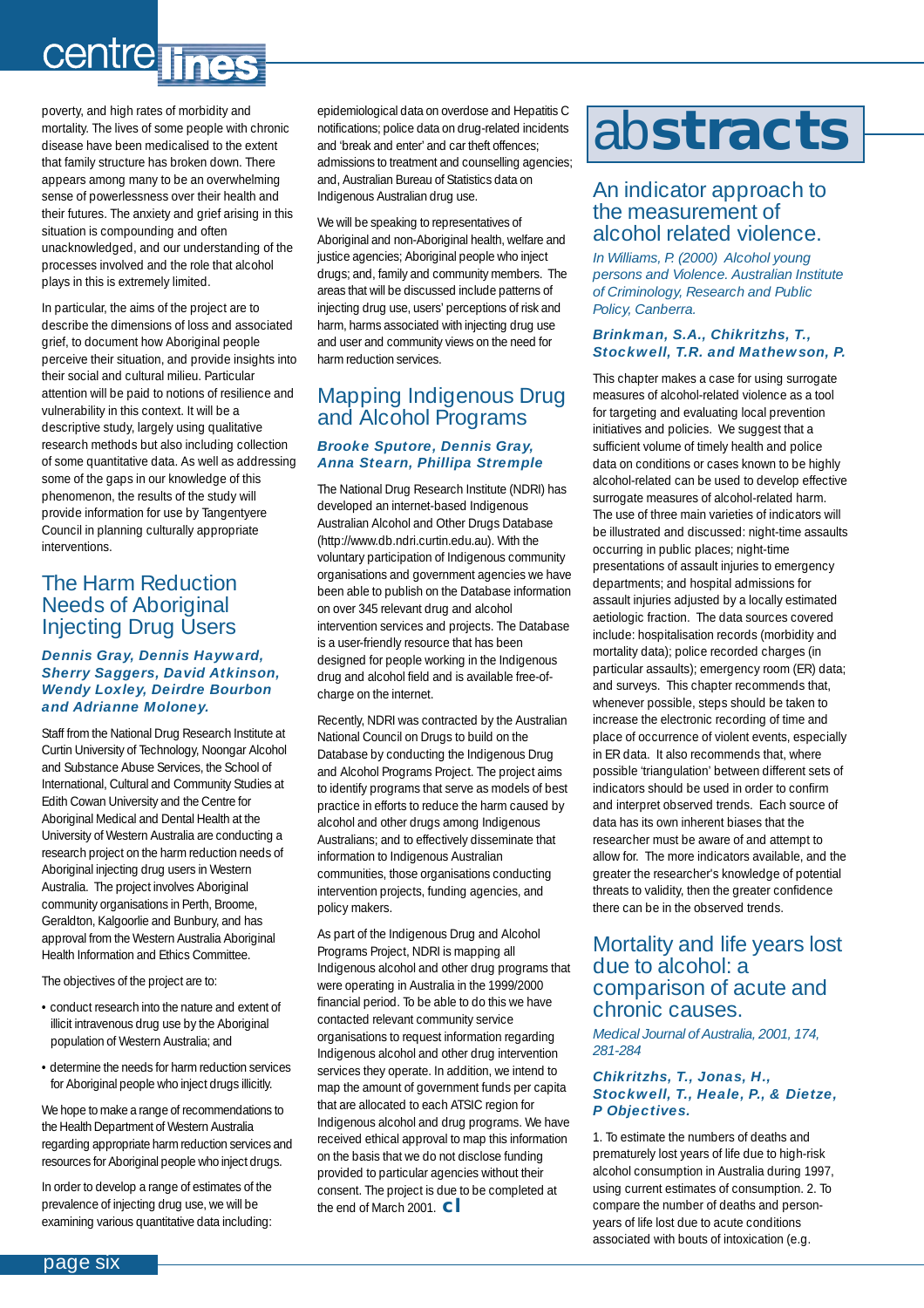<span id="page-6-0"></span>alcohol-related road injuries and assaults) and chronic conditions associated with long-term misuse of alcohol (e.g. alcoholic liver cirrhosis and alcohol dependence). Methods. All Australian deaths during 1997, which corresponded to conditions considered to be partially or wholly caused by high-risk alcohol consumption, were extracted from the Australian Bureau of Statistics Mortality Datafile and adjusted by alcohol aetiologic fractions calculated for Australia in 1997. To estimate the person-years of life lost for people dying from alcohol-caused conditions, a life table method was used. Main Outcome Measures. Numbers of all deaths and person-years of life lost due to chronic and acute alcohol-related conditions. Results. Of the 3,290 estimated alcohol-caused deaths in 1997, chronic conditions accounted for 42%, acute conditions 28% and mixed chronic/acute 30%. Of the 62,914 estimated potential life years lost, acute conditions were responsible for 46%, chronic 33% and mixed acute/chronic 21%. The average numbers of years of life lost through deaths from acute conditions were over twice those from chronic conditions, because the former conditions mostly involved younger people. Conclusions. In view of the societal burdens imposed by premature deaths, more effective public health strategies are needed to reduce the harm associated with drinking alcohol to intoxication, especially among young people.

#### Harm reduction, drinking patterns and the NHMRC Drinking Guidelines.

*Drug and Alcohol Review, 2001, 20, (1), 125-133.*

#### *Tim Stockwell*

In June 2000 Australia's National Health and Medical Research Council released a Consultation Draft of new National Drinking Guidelines 1. There were several new departures from the previous guidelines 2 reflecting not only advances in scientific evidence base but also the increasing influence of the related concepts of harm reduction and drinking patterns on the alcohol field in Australia. These guidelines were developed largely from a comprehensive literature review commissioned specially for the project 3. At the time of writing the guidelines are still being revised in the light of the community consultation exercise which included an open seminar at the 1999 APSAD conference and a call this year for written submissions. Some 45 submissions were received and a number of modifications are currently being made. The purpose of this article is not to anticipate the final version but to reflect on the significance of drinking guidelines for harm reduction in Australia and to suggest the kind of research that is needed for the next version in five years time to be improved further.

#### Doing the possible: harm reduction, injecting drug use and blood borne viral infections in Australia.

*International Journal of Drug Policy, 2000, 11, (6), 407-416.*

#### *Wendy Loxley*

Most surveys show that, other than among men who inject drugs and have a history of homosexual contact, the prevalence of HIV infection among injecting drug users (IDUs) in Australia is about 2%. Rates of needle sharing have also declined greatly in the last decade, although the high prevalence and incidence of hepatitis C infection suggest that existing strategies have not yet brought this epidemic under control.

Harm reduction has been the major Australian approach to the reduction of blood borne viral infections (BBVIs) in IDUs. Harm reduction strategies include needle distribution schemes, drug substitution therapies and education about safe administration practices. Importantly, with IDUs as with gay men, the infected and affected communities have been brought into partnership with health educators, researchers and policy makers.

This paper will review Australia's approach to the prevention of BBVI in IDUs and the effectiveness of current strategies. I will argue that while HIV/AIDS among heterosexual IDUs appears to have been successfully prevented, international experiences of rapidly emerging epidemics demonstrate there is little room for complacency. Moreover, reducing the incidence of hepatitis C and hepatitis B among IDUs remains a major challenge. **cl**

# recent **publications**

## Monographs and Technical Reports

**Stockwell, T.R. and Lenton, S.** (2000). *Demand Reduction: A Glossary of Terms.* United National Office for Drug Control and Crime Prevention, New York. ISBN: 92-1- 148129-5

**McBride, N. and Farringdon, F.** (2000). *SHARHP 2000. Alcohol Education Program for Secondary School Students. Annual Report 2000.* National Drug Research Institute, Perth, Western Australia.

# Published Articles, Chapters and Books

**Brinkman, S.A., Chikritzhs, T., Stockwell, T.R. and Mathewson, P.** (2000). An indicator approach to the measurement of alcohol related violence. *In* Williams, P. *Alcohol young people and Violence, Australian.* Australian Institute of Criminology, Research and Public Policy, Canberra.

**Chikritzhs, T., Jonas, H., Stockwell, T., Heale, P., & Dietze, P.** (2001) Mortality and life years lost due to alcohol: a comparison of acute and chronic causes. *Medical Journal of Australia,* 174, 281- 284.

**Gray, D.** (2000). Indigenous Australians and liquor licensing restrictions. Invited and refereed editorial. *Addiction, 95,* 1469-1472.

**Lenton, S. and Hargreaves, K.** (2000). Editorial: A trial of naloxone for peer administration has merit, but will the lawyers let it happen? *Drug and Alcohol Review,* 19, (4), 365-369.

Loxley, W. (2000). Doing the possible: harm reduction, injecting drug use and blood borne viral infections in Australia. *International Journal of Drug Policy,* 11, (6), 407-416.

**Stockwell, T.R.** (2001). Alcohol and the vanishing paradox: comments on Gmel et al. (Letter to the Editor). *Addiction, 96,* (3).

**Stockwell, T.R.** (2001). Harm reduction, drinking patterns and the NHMRC Drinking Guidelines. *Drug and Alcohol Review, 20,* (1), 125-133.

**Weatherburn, D., Topp, L., Midford, R. and Allsop, S.** (2000). *Drug Crime Prevention and Mitigation: A Literature Review and Research Agenda.* NSW Bureau of Crime Statistics and Research, Sydney.